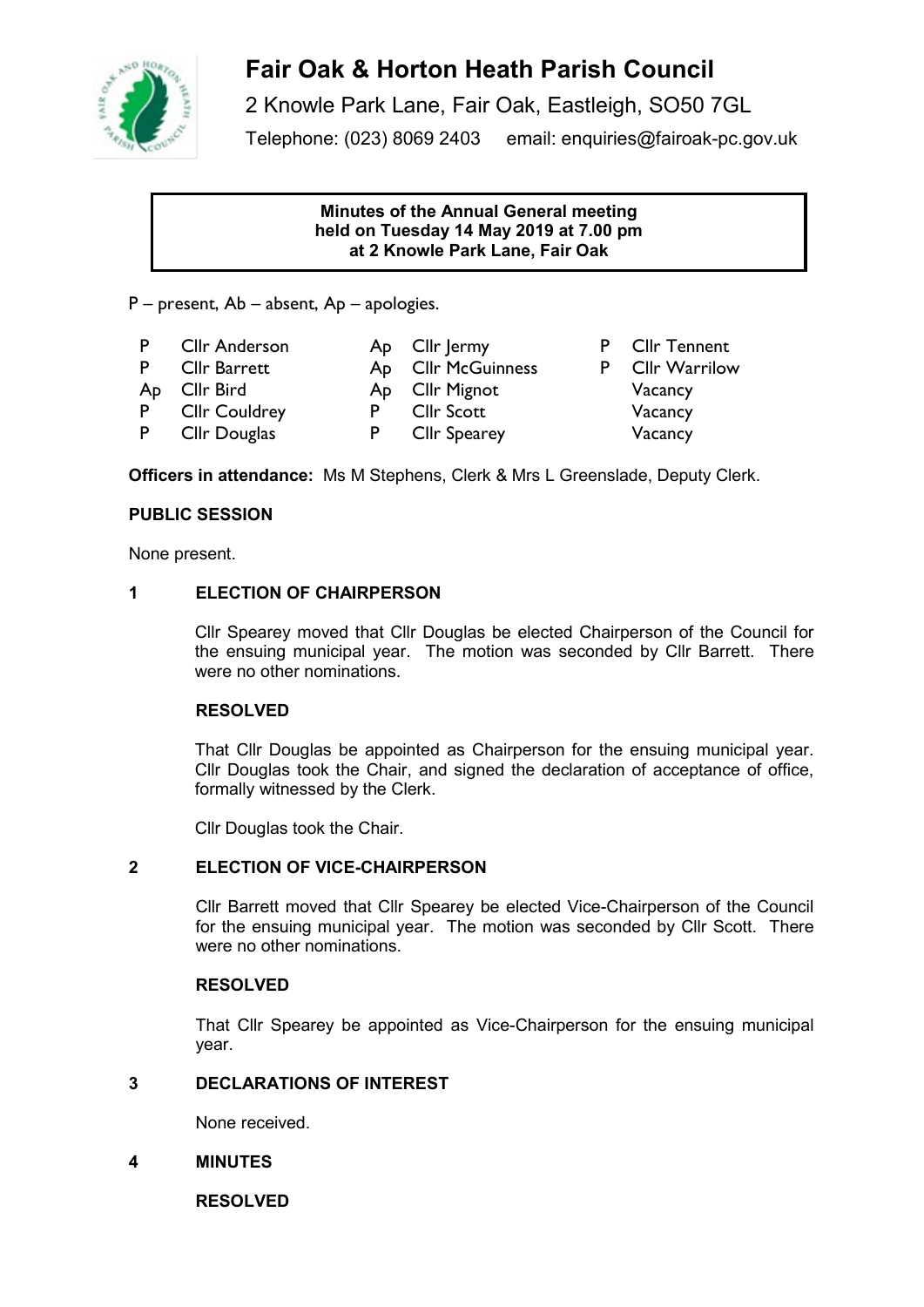That the minutes of the Full Council meeting held on 15 April 2019 be signed by the Chairperson as a correct record.

### **5 MEMBERSHIP OF COMMITTEES & OUTSIDE BODIES**

#### **RESOLVED**

- a) That the Membership of the Committees, as set out in Appendix 1 to these minutes, be agreed; and
- b) That outside bodies representatives attached at Appendix 2 to these minutes, be agreed.

### **6 MEETING DATES**

#### **RESOLVED**

That the meeting dates attached at Appendix 3 to these minutes for 2019-2020 be agreed.

### **7 STANDING ORDERS**

Cllr Tennent suggested a rotating Chair and Vice-Chairman system on an annual basis. Cllr Warrillow agreed. Cllr Spearey and other Members believed the current practice had worked satisfactorily for the past several years. It was agreed to review Standing Orders in March 2020.

### **RESOLVED**

- a) That Standing Orders be adopted; and
- b) That a review of Standing Orders would take place at the Full Council meeting on 16 March 2020.

### **8 FINANCIAL REGULATIONS**

#### **RESOLVED**

That Financial Regulations be adopted.

### **9 FINAL ACCOUNTS**

#### **RESOLVED**

- a) That the final accounts for the year ending March 2019 be approved;
- b) That the internal auditor's comments be noted; and
- c) The annual return be completed.

### **10 ANNUAL GOVERNANCE RETURN 2018/19**

#### **RESOLVED**

That the Annual Governance & Accountability Return 2018/19 be approved.

### **11 FINANCE REPORT**

Members considered the report of the Responsible Financial Officer.

#### **RESOLVED**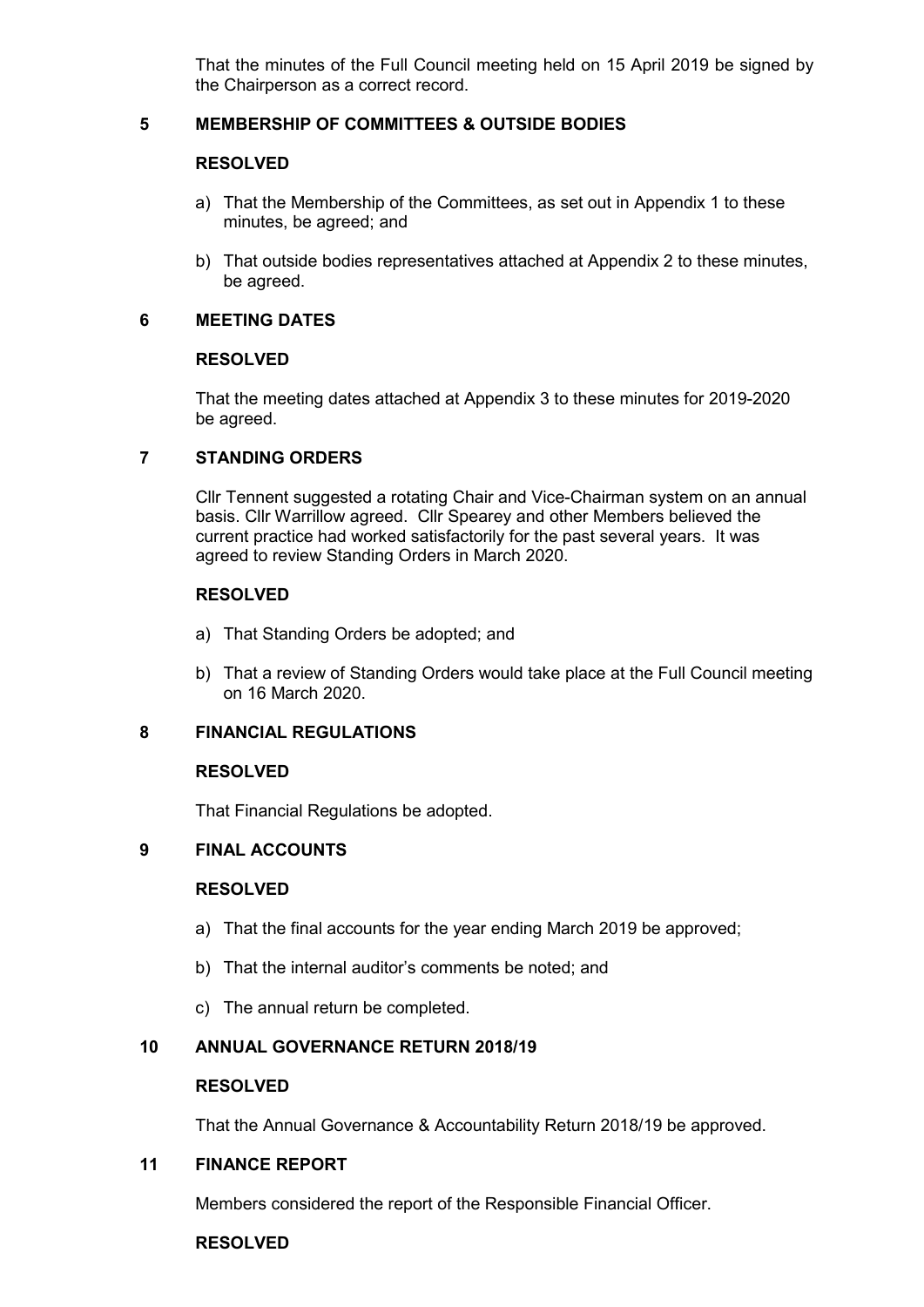- a) That the report be approved; and
- b) That cheque singing and BACS payments be authorised.

#### **12 DECLARATION OF ACCEPTANCE OF OFFICE**

Due to personal circumstance, Cllr Bird was unable to sign his declaration of acceptance of office within the prescribed timeframe (on or before the first meeting of the Council after election), as such it was

#### **RESOLVED**

That Cllr Bird be permitted to sign his declaration of acceptance of office at a later meeting, in the presence of the Proper Officer.

### **13 EXCLUSION OF THE PUBLIC AND THE PRESS**

#### **RESOLVED**

"That, under Section 1(2) of the Public Bodies Admissions to Meetings Act 1960, the public and the Press be excluded from the meeting for the following item of business on the grounds that it involves the likely disclosure of exempt information which would be prejudicial to the public interest by reason of its confidential nature (staffing matters)".

#### **14 STAFFING MATTERS**

There is a confidential minute for this item.

This was all the business and the meeting closed at 7.50 pm.

Signed ……………………………………………. Chairman

Attachments: Appendix 1 Appendix 2 Appendix 3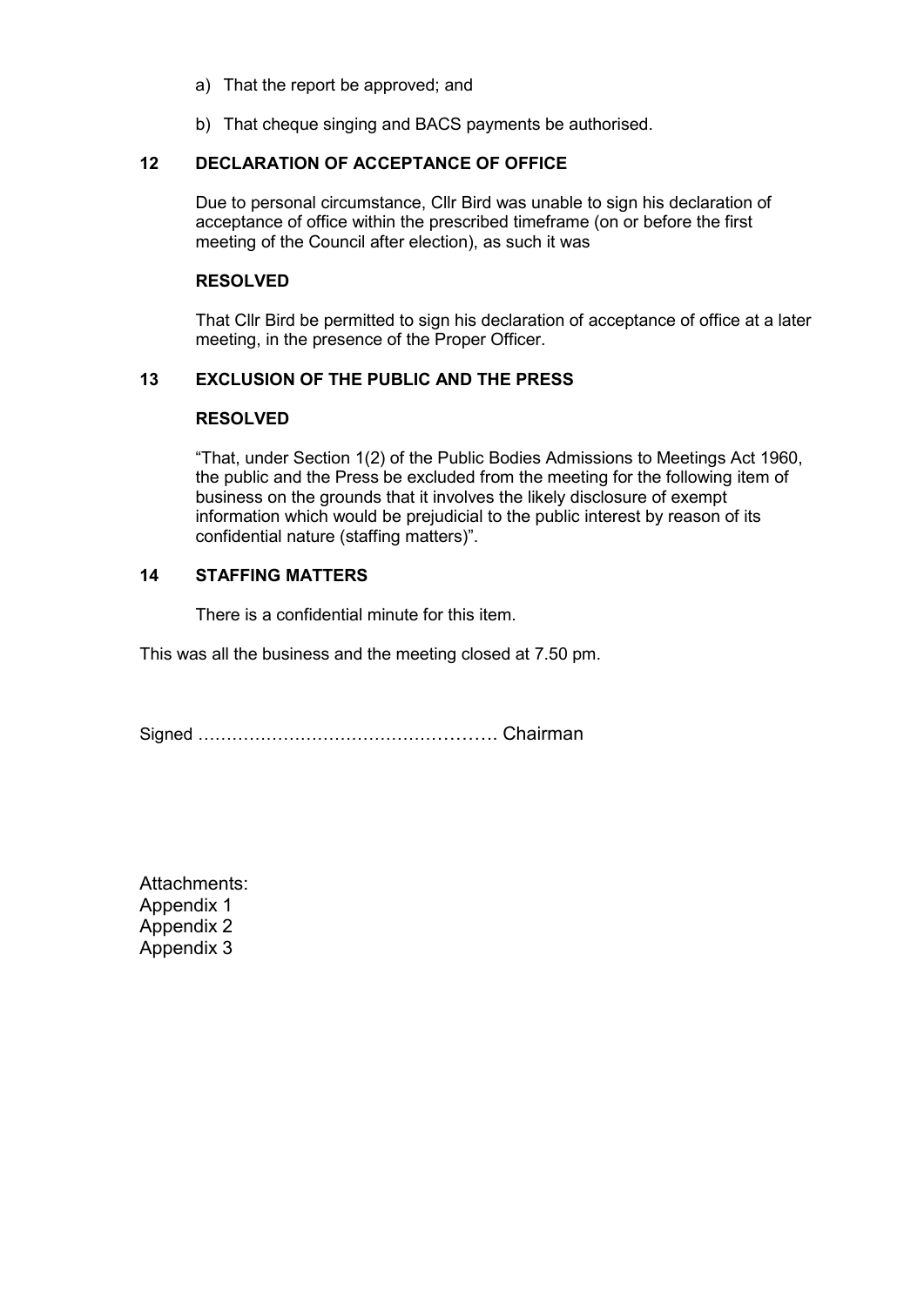#### **Asset Committee** (8 members)

Cllr S Anderson Cllr C Bird Cllr H Douglas Cllr D Scott Cllr P Spearey Cllr G Warrillow X 2 Vacancies

#### **Finance Committee** (8 members)

Cllr P Barrett Cllr H Douglas Cllr N Couldrey Cllr M Jermy Cllr H McGuinness Cllr P Spearey Cllr B Tennent Vacancy

#### **Planning Committee** (6 members)

Cllr M Jermy Cllr T Mignot Cllr H McGuiness Cllr D Scott Cllr G Warrillow Vacancy

#### **Community Events Sub-Committee** (6 members)

Cllr S Anderson Cllr H Douglas Cllr H McGuinness Cllr P Spearey Cllr G Warrillow Vacancy

#### **Horton Heath Sub-Committee** (6 members)

Cllr M Jermy Cllr H Douglas Cllr T Mignot Cllr D Scott Cllr P Spearey Vacancy

### **Local Plan Task & Finish Group** (5 members)

Cllr C Bird Cllr H Douglas Cllr D Scott Cllr P Spearey Vacancy